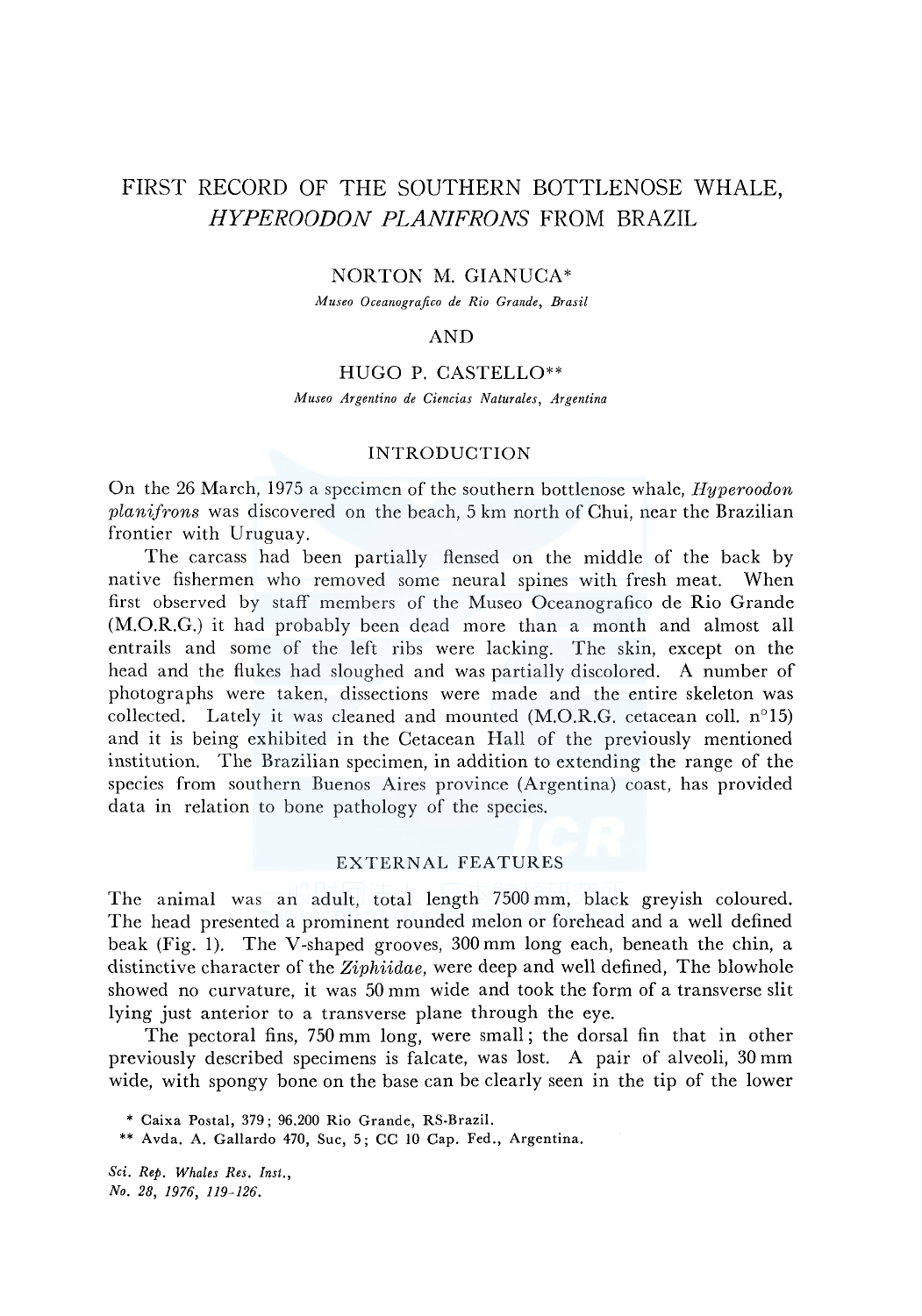

jaw. Unfortunately the teeth could not be found and the sex of the specimen could not be determined.

#### VERTEBRAL FORMULA

The Rio Grande specimen has a vertebral formula  $C7 + D9 + L10 + C20 = 46$ which completely agree with that counted by Hale (1931) and mentioned by Nishiwaki (1972). However, Moreno (1895) counted in a Buenos Aires province specimen and also in a South Pacific juvenile  $C<sub>7</sub>+D<sub>8</sub>+L<sub>12</sub>+C<sub>17</sub>=44$ , but he stated that in his Argentine skeleton, the last caudal vertebrae were lacking. Also some of the last caudal vertebrae of the South Georgia specimen described by Fraser (1945) were lost and the resulting vertebral formula is  $C7 + D8 +$  $L11 + C17 = 43$ . Another South Georgia skeleton of this species on the exhibition in the Museo Argentino de Ciencias Naturales at Buenos Aires has the following formula:  $C7 + D8 + L12 + C19 = 46$ , This specimen has only 8 ribs on both sides, 6 of which are double-headed, while in the Rio Grande do Sul specimen the ninth right rib and the last three left ribs were lost.

#### **SKELETON PATHOLOGY**

On the neural arches between the posterior part of the 25th vertebra and the anterior arch of the 26th there is a very interesting hyperostotic growth that will be described in a future note. The left mandible shows fractures on the posterior half as does the right one, but while the first one completely healed in life, the last one broke again during the stranding along the same old fracture lines. The scapula and the skull show a decalcification process in some parts. The right VIIIth rib and the left IVth and Vth were broken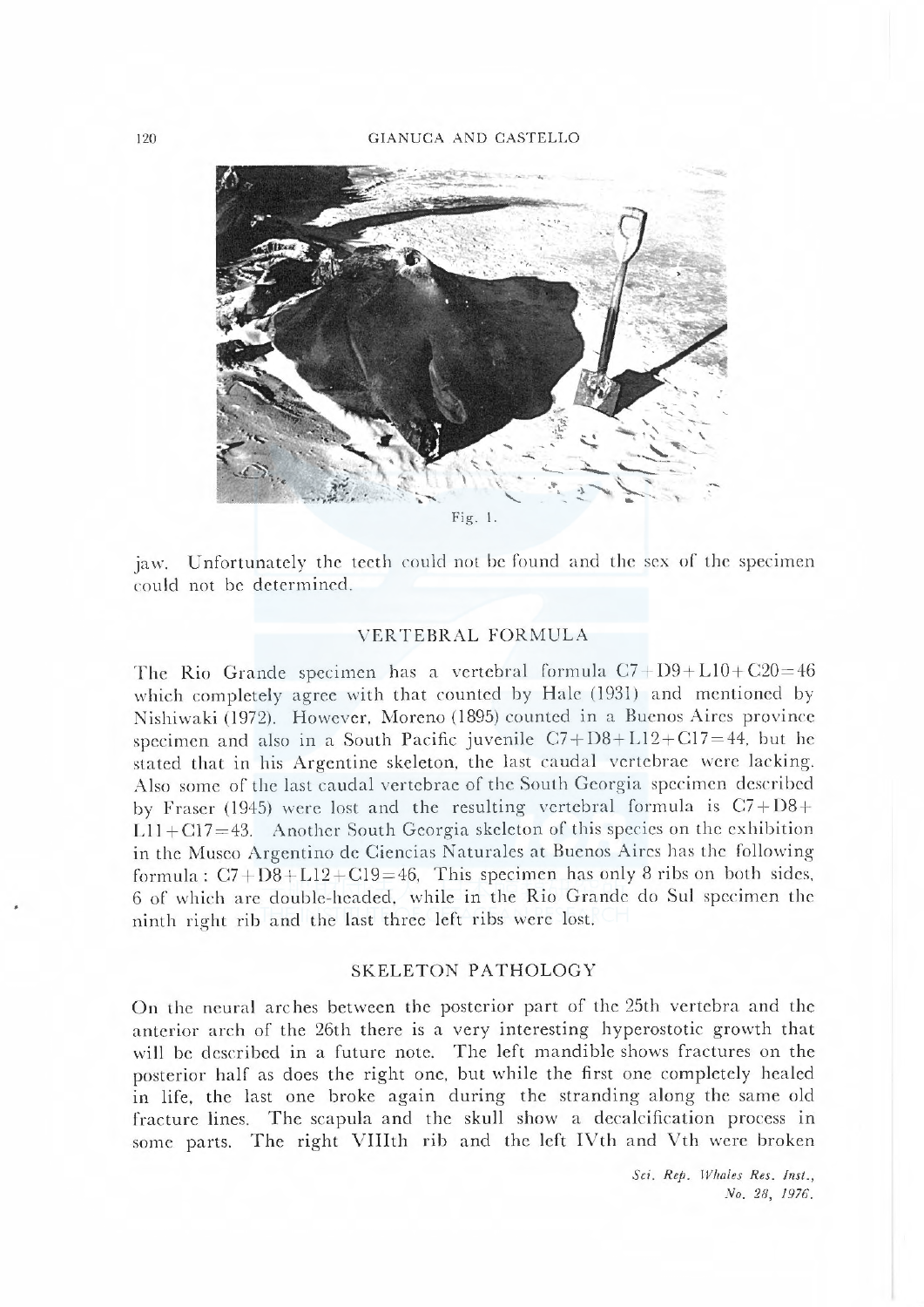

Fig. 2.

during the life of the individual and lately healed.

#### PREVIOUS RECORDS OF THE SOUTHERN BOTTLENOSE WHALE

The species has not been mentioned for Brazil by Vieira (1955) and it was not recorded for Uruguay by Ximenez et al. (1972).

The northern record for Argentina was that of Moreno (1895). and adult about 6.25 m long, stranded on the shore of the Arroyo Sauce Viejo, S. of Buenos Aires province. In the same article Moreno also gave some information about two other specimens. one from Chubut river and another from Santa Cruz Bay.

A recent record for the Rio Negro province (erroneously maped by Brownell in 1974 for Buenos Aires province-ref. n°25) is that mentioned by the newspaper La Nacion, 19th October, 1965. The stranded specimen was an adult, over 7 m long and was beached 60 km S. of Viedma. The skull was recovered and is preserved in the Salesian Museum of that city, there it was studied and photographed by Dr. Robert Menni and Lic. Raul Aramburu from La Plata Natural Sciences Museum.

Hamilton (1952) briefly reported on the colection of remains from three specimens in the Falkland Islands; others had been colected, measured or photographed at the South Georgia Islands (three records) by Fraser (1945) and Carcclles (1948) (one record: 54-110 Mus. Arg. Cs. Nat.) and at South Orkney Islands, also by Fraser (1945). Near the South Shetland Islands, on the base of whaling statistics, Marelli (1922) reported five hunted Hyperoodontids. Mörch (1911) had stated that near those islands bottle-nosed whales had been observed swimming in small schools.

Fraser (1964) mentioned one lactating female caught at 61°09'S-84°44'W.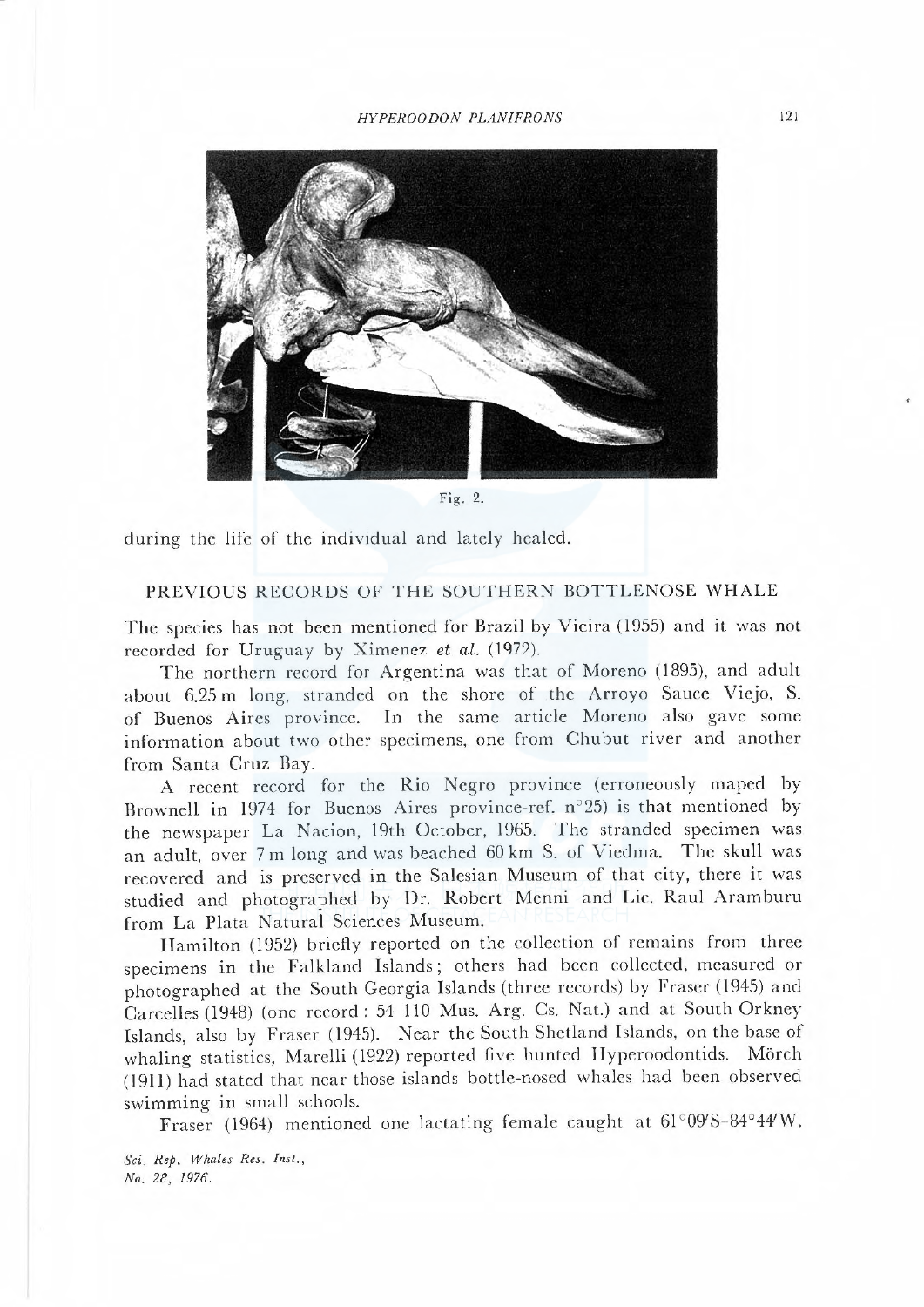## 122 GIANUCA AND CASTELLO

# TABLE 1. SPECIMENS OF THE SOUTHERN BOTTLENOSE WHALE, *HYPEROODON PLANIFRONS* COLLECTED, PHOTOGRAPHED OR MEASURED IN SOUTHERN HEMISPHERE WATERS.

| Record<br>No.  | Locality or latitude<br>and longitude at sea                                         | Date of<br>stranding   | Authors                                       | Sex      | Total   Skull          | lengthlength           | Evidence                             | Museum<br>collection n°                           |
|----------------|--------------------------------------------------------------------------------------|------------------------|-----------------------------------------------|----------|------------------------|------------------------|--------------------------------------|---------------------------------------------------|
| 1              | Beach of Lewis Island<br>Dampier Archipiel.:<br>NW Australia                         | before<br>1882         | Flower,<br>1882                               |          |                        | $+1.20$<br>mt          | Mutilated<br>skull                   | Type, 1814A<br>British Mus.<br>(Nat. Hist.)       |
| $\overline{2}$ | 13 miles S. Port Vic-<br>toria, Yorke Penins.;<br>S. Australia                       | 22 Novem-<br>ber, 1929 | Hale,<br>1931                                 | $\delta$ | 6.93<br>mt             | 1.39<br>m <sub>t</sub> | Complete<br>skeleton                 | 2852, South<br>Australia<br>Museum                |
| 3              | Humewood, Port Eliza-18, January,<br>beth; S. Africa                                 | 1964                   | Tietz,<br>1966                                | \$       | 6.36<br>m <sub>t</sub> | 1.21<br>m <sub>t</sub> | Skull and<br>mandible                |                                                   |
| 4              | Beach at East Cape;<br>N. Island; New Zealand                                        | before<br>1912         | Waite,<br>1913                                |          | 7.50<br>m <sub>t</sub> | 1.15<br>m <sub>t</sub> | Skull<br>fragment                    | Canterburry<br>Mus.; not<br>available             |
| $\mathfrak{h}$ | Brown's beach, near<br>Timaru, 5 miles from<br>Winchester, S. Island;<br>New Zealand | before<br>1959         | McCann,<br>1961                               | Q        |                        |                        | Symphyseal<br>mandible<br>portion    | 1417<br>Dominion<br>Museum                        |
| 6              | Malvinas (Falkland)<br>Isl.: Gran Malvina<br>and Soledad Island                      | August*<br>1950        | Hamilton,<br>1952 and<br>Fraser, 1964         | Q        | $6.70*$<br>mt          |                        | Rest of<br>three<br>specimens        | <b>British</b><br>Museum<br>(Nat. Hist.)          |
| 7              | Vicinity of Orcadas del<br>Sur (S. Orkney) Isl.                                      | January,<br>1915       | Fraser,<br>1945                               |          |                        |                        | Photo-<br>graphed on<br>a whal. ship |                                                   |
| 8              | Vicinity of Georgias del<br>Sur (S. Georgia) Isl.                                    | near,<br>1934          | Fraser,<br>1945                               | Q        | 6.50<br>m <sub>t</sub> | 1.19<br>m <sub>t</sub> | Complete<br>skeleton                 | 1934.7.23.3<br>Brit. Mus.                         |
| 9              | Leith Harbour, Geor-<br>gias del Sur (S. Geor-<br>gia) Isl.                          | 3 January,<br>1927     | Fraser,<br>1945                               | $\delta$ | 4.63<br>m <sub>t</sub> | 0.69<br>m <sub>t</sub> | Photo-<br>graphed in<br>whal, stat,  |                                                   |
| 10             | Near Gritviken, Geor-<br>gias del Sur (S. Geor-<br>gia) Island                       | November,<br>1929      | Carcelles<br>1948                             | λ        | 6.54                   | 1.44                   | Complete<br>skeleton                 | 54-110, Mus.<br>Arg. Cs.<br>Nat.; Buenos<br>Aires |
| 11             | Near Shetlands del<br>Sur (S. Shetland) Isl.                                         | before,<br>1929        | Marelli,<br>1929                              |          |                        |                        | Five speci-<br>mens hunted           |                                                   |
| 12             | On the beach near<br>Arroyo Sauce Viejo, S.<br>Buenos Aires Prov.:<br>Argentina      | early,<br>1884         | Moreno,<br>1895                               |          | 6.25<br>m <sub>t</sub> | 1.15<br>m <sub>t</sub> | Complete<br>skeleton                 | 1121, Mus.<br>Cs. Nat.<br>La Plata<br>Argentina   |
| 13             | 60 km SW of Viedma,<br>Rio Negro Province;<br>Argentina                              | 25 August,<br>1965     | La Nacion<br>$19/X/65$ ;<br>Brownell,<br>1974 |          | $+7.00$<br>mt          |                        | Photographs<br>and skull             | Salesian<br>Museum at<br>Viedma                   |
| 14             | Vicinity of Chubut<br>River, Chubut Pro-<br>vince; Argentina                         |                        | Moreno,<br>1895                               |          |                        | $+1.10$<br>mt          | Skull                                | Mus. Cs.<br>Nat. La<br>Plata                      |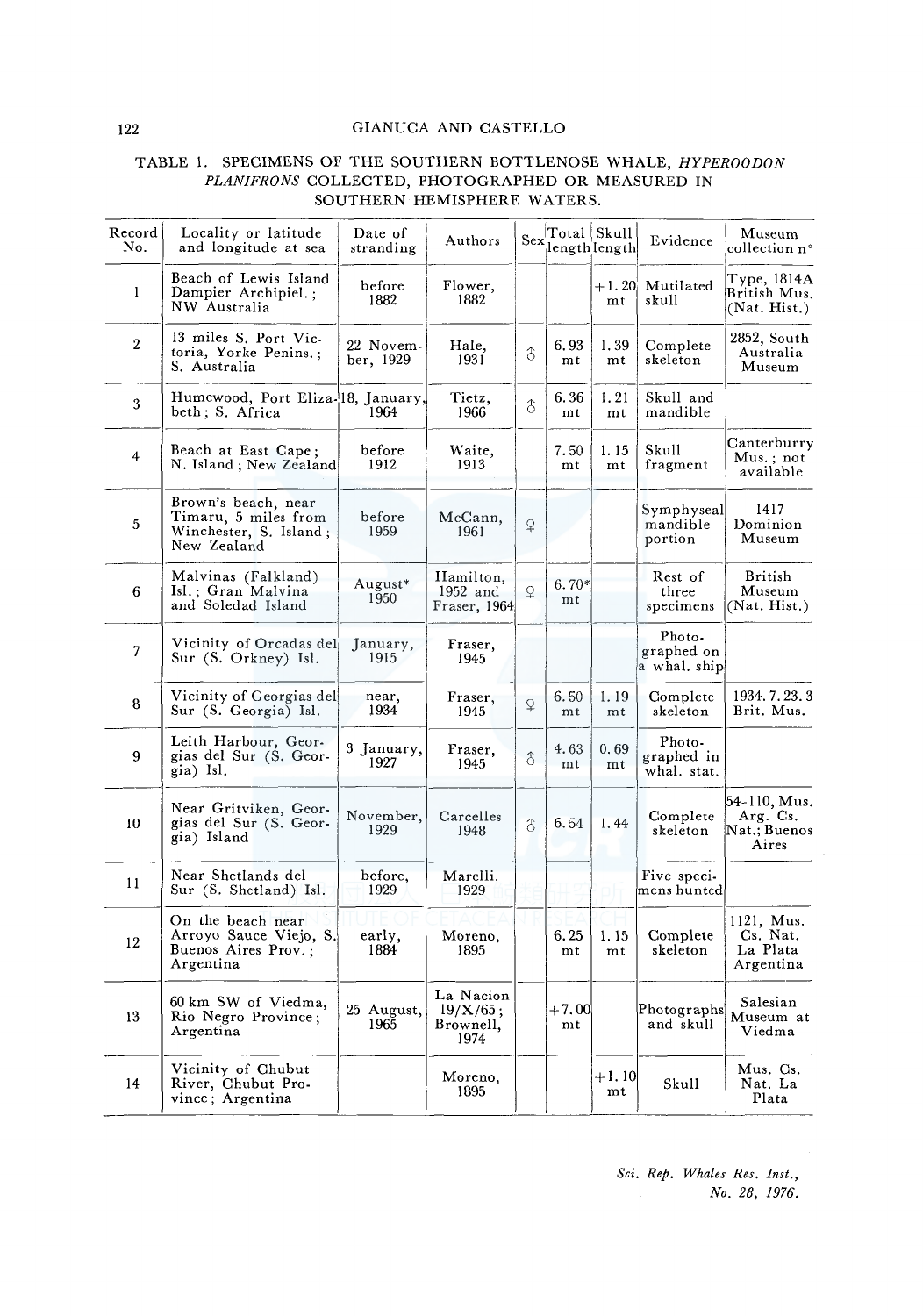#### *HYPERUODON PLANIFRONS* 123

| 15        | Beach at Santa Cruz<br>Bay, Santa Cruz Pro-<br>vince; Argentina |                        | Moreno,<br>1895              |         |            |            | Left<br>mandible                                              | Mus. Cs.<br>Nat. La<br>Plata |
|-----------|-----------------------------------------------------------------|------------------------|------------------------------|---------|------------|------------|---------------------------------------------------------------|------------------------------|
| 16        | South Pacific Coast;<br>Chile?                                  |                        | Moreno,<br>1895              | $\circ$ | 4.50<br>mt | 0.81<br>mt | Complete<br>skeleton                                          | Mus. Cs.<br>Nat. La<br>Plata |
| 17        | $61^{\circ}09^{\prime}S - 86^{\circ}44^{\prime}E$               |                        | Fraser.<br>1964              | $\circ$ | 7.45<br>mt |            | Complete<br>skeleton                                          | Brit. Mus.<br>(Nat. Hist.)   |
| $18 - 20$ | $45^{\circ}15^{\prime}S - 58^{\circ}10^{\prime}W$               | 3 April,<br>1962       | Zemskii<br>and<br>Budylenko, |         | 6.80<br>mt | 1.31<br>mt | Photo-<br>graphed and<br>measured<br>on a whal-<br>ing vessel | P                            |
|           | 57°33′S-05°08′E                                                 | 16 Decem-<br>ber, 1966 |                              |         | 7.00<br>mt |            |                                                               | P                            |
|           | $56^{\circ}14'S - 86^{\circ}58'E$                               | 18 January,<br>1968    | 1970                         |         | 5.70<br>mt |            |                                                               | p                            |

(Continued of Table 1.)

\* Female complete skeleton collected at East Falkland.

More recently at  $45^{\circ}/58^{\circ}10'W$ , one bottlenose whale 6.80 m long was hunted by a Russian whaling ship and was measured by Zemski and Budylenko (1970).

In the Chilean coast, Clarke (1962) reported a sighting of five specimens off Valparaiso (21/X/1958). Mörzer Bruyns (1971) saw a pod off Chile, estimated to comprise about 40 specimens (May, 1965).

According to McCann (1962), *Hyperoodon planifrons* is restricted to the southern Hemisphere, south of 20 degree latitude and it has been also mentioned (Table 1) for New Zealand by Waite (1913), McCann (1961) and Gaskin (1968), for South Africa by Tietz (1966) and Australia by Flower (1882) and Hale (1931).

During the summer it seems to be abundant in the Subantarctic and Antarctic oceans (Table 2).

#### **CONCLUSIONS**

Including the Rio Grande do Sul specimen, 8 complete skeletons of the southern bottlenosed whale had been recovered, half of them are stored in Argentine and Brazilian museums. Only one specimen is known to have stranded alive. The Rio Grande do Sul specimen, probably a male, was surely very old as the several hyperostotic growths and decalcification signs may suggest.

# ACKNOWLEDGMENTS

We want to express our gratitude to Dr. Eliezer Rios, director of the M.0.R.G. who helped to bring the bottlenosed whale carcass to Rio Grande city and also to clean the bones. To Mr. Lauro Pereiro Barcellos and Mr. Rodnei Nascimento who actively worked and mounted the whole skeleton in the Cetacean Hall of the M.O.R.G. Also to Mr. Lauro Calliari who passed us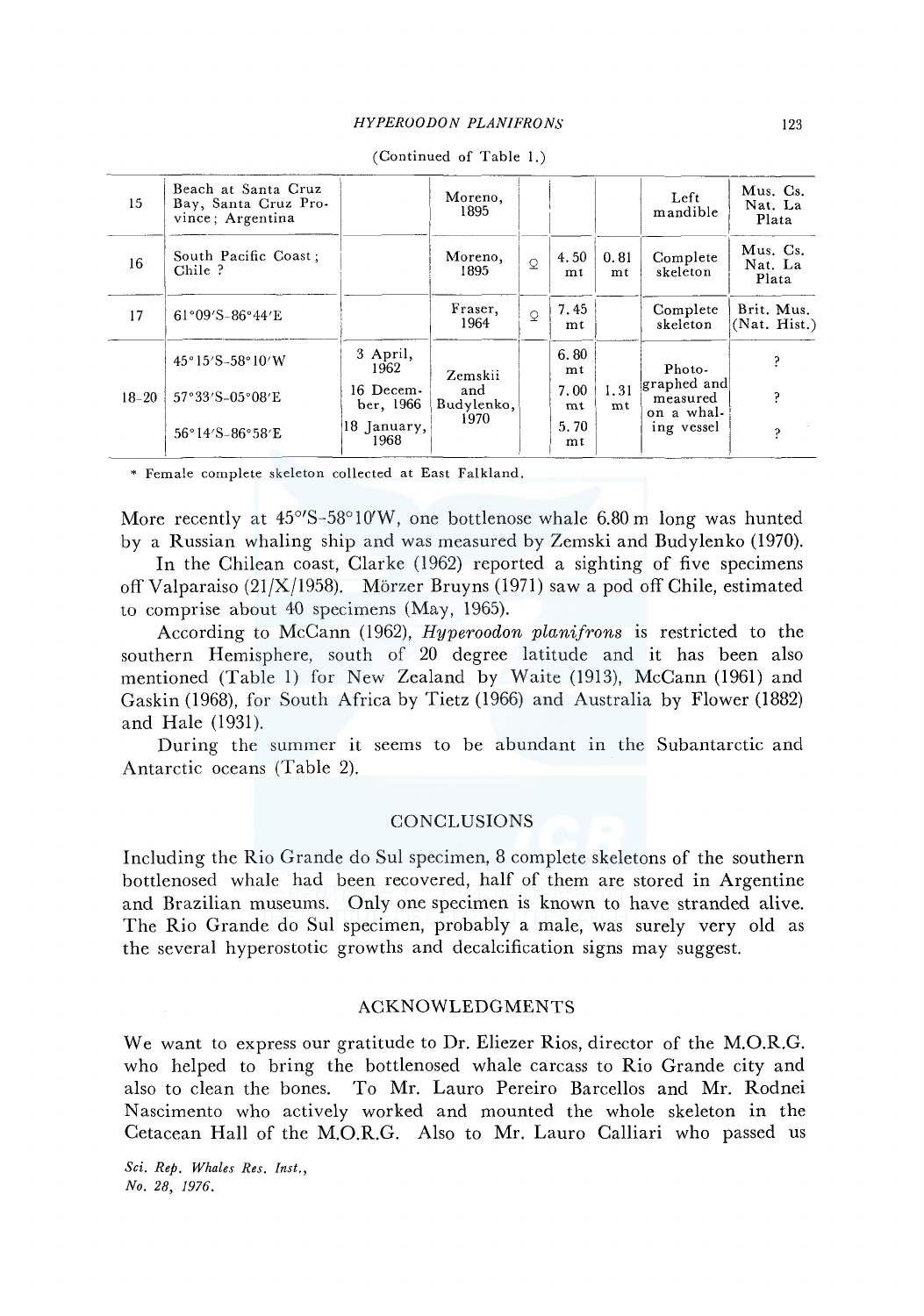#### GIANUCA AND CASTELLO

#### TABLE 2. SIGHTINGS ATTRIBUTED TO HYPEROODON PLANIFRONS IN THE SUBANTARCTIC AND ANTARCTIC OCEANS ACCORDING TO LIOUVILLE (1915), LILLIE (1915), WILSON (1907), TOMILIN AND LATYSHEV (1967) AND DUGUY (1973).

| Record<br>No.  | Locality                            | Latitude and<br>longitude                       | Date of sighting               | Number of<br>specimens | Observer                   |
|----------------|-------------------------------------|-------------------------------------------------|--------------------------------|------------------------|----------------------------|
| 1              | Weddel Sea                          | $72°22' - 19°10'$                               | 4 March, 1904                  | some                   | Wilson                     |
| $\overline{2}$ | ,,                                  | $69°46' - 19°10'$                               | 21 Febr., 1903                 | scarce                 | ,,                         |
| 3              | ,,                                  | $73°30' - 24°00'$                               | 13 March, 1904                 | several                | ,,                         |
| 4              | ,,                                  | $60^{\circ}05' - 32^{\circ}10'$                 | 10 Febr., 1903                 | $\boldsymbol{2}$       | $\pmb{\mathcal{W}}$        |
| 5              | $\pmb{\mathcal{W}}$                 | $65°29' - 44°06'$                               | 12 March, 1903                 | $\overline{2}$         | $\boldsymbol{\mathcal{W}}$ |
| 6              | South Atlantic                      | $59°43' - 48°10'$                               | 28 Nov., 1903                  |                        | Brown                      |
| 7              | Drake Passage                       |                                                 | 7 Dec., 1972                   | $\overline{2}$         | Duguy                      |
| 8              | Deception Island                    | $63°00' - 60°40'$                               | 28 Nov., 1909-<br>6 Jan., 1910 |                        | Liouville                  |
| 9              | Petermann Island                    | $65°10' - 66°12'$                               | 5 May, 1909                    | 2 or 3                 | ,                          |
| 10             | Bransfield Strait                   | $64°49'$ ?-65°40'                               | 27 Nov., 1909                  | 2                      | , 1                        |
| 11             | Matha Bay                           | $66°50' - 70°00'$                               | 14 Jan., 1909                  | 20                     | ,,                         |
| 12             | Mer de la Belgique                  | $69°54' - 82°35'$                               | 7 Nov., 1898                   | $1$ or $2$             | Racovitza                  |
| 13             | ,,                                  | $69°55' - 82°36'$                               | 6 Sept., 1898                  | $3$ or $4$             | ,,                         |
| 14             | ,,                                  | $69°29' - 85°47'$                               | 1st Jan., 1910                 | 1                      | Liouville                  |
| 15             | ,,                                  | $70^{\circ}15' - 87^{\circ}05'$                 | 19 Jan., 1899                  | $3$ or $4$             | Racovitza                  |
| 16             | ,,                                  | $70^{\circ}16^{\prime} - 87^{\circ}12^{\prime}$ | 20 Jan., 1899                  | $\mathbf{1}$           | ,                          |
| 17             | ,,                                  | $70°30' - 93°57'$                               | 15 Feb., 1899                  | $3$ or $4$             | , 1                        |
| 18             | ,,                                  | $70°38' - 88°56'$                               | 2 May, 1898                    | $\overline{4}$         | $\boldsymbol{\eta}$        |
| 19             | ,                                   | $70°41' - 86°34'$                               | 3 July, 1898                   | $5$ or $6$             | ,                          |
| 20             | Admunsen Sea                        | $68°24' - 122°38'$                              | 22 Jan., 1910                  | $\mathbf{1}$           | Liouville                  |
| 21             | Ross Sea, Balleny<br>Islands area   | $69°51' - 166°17'$                              | 29 Dec., 1912                  |                        | Lillie                     |
| 22             | McMurdo Strait                      | $77°00' - 166°00'$                              | 25 Febr., 1902                 | $6$ or $8$             | Wilson                     |
| 23             | $\overline{\mathbf{z}}$             | 77°30′-166°00′                                  | Febr., 1904                    |                        | Wilson                     |
| 24             | Ross Sea                            | $62^{\circ}00' - 162^{\circ}03'$                | 10 March, 1911                 | 2                      | ,,                         |
| 25             | ,,                                  | $69°51' - 166°17'$                              | 29 Dec., 1912                  |                        | ,                          |
| 26             | , 2                                 | $77°32' - 173°22'$                              | 1903                           |                        | Racovitza                  |
| 27             | Subantarctic Indian<br>Ocean sector | $48°00' - 100°00'$ E                            | 5 Nov., 1904?                  | $\mathbf{I}$           | Wilson                     |
| 28             | Antarctic Indian<br>Ocean sector    | 57°00′-150°00′E                                 | 17 Jan., 1965                  | 3                      | Tomilin and<br>Latyshev    |
| 29             | Antarctic Pacific<br>Ocean sector   | $62°00' - 162°03'E$                             | 10 March, 1911                 | $\overline{2}$         | Lillie                     |

information about the stranding. Our gratefulness to Lic. Raul Aramburu and Dr. Roberto Menni from La Plata Natural Sciences Museum, Argentina for passing us information and photographs of the Viedma museum. Also to Dr. Edward Mitchell who kindly reviewed this manuscript while he stayed at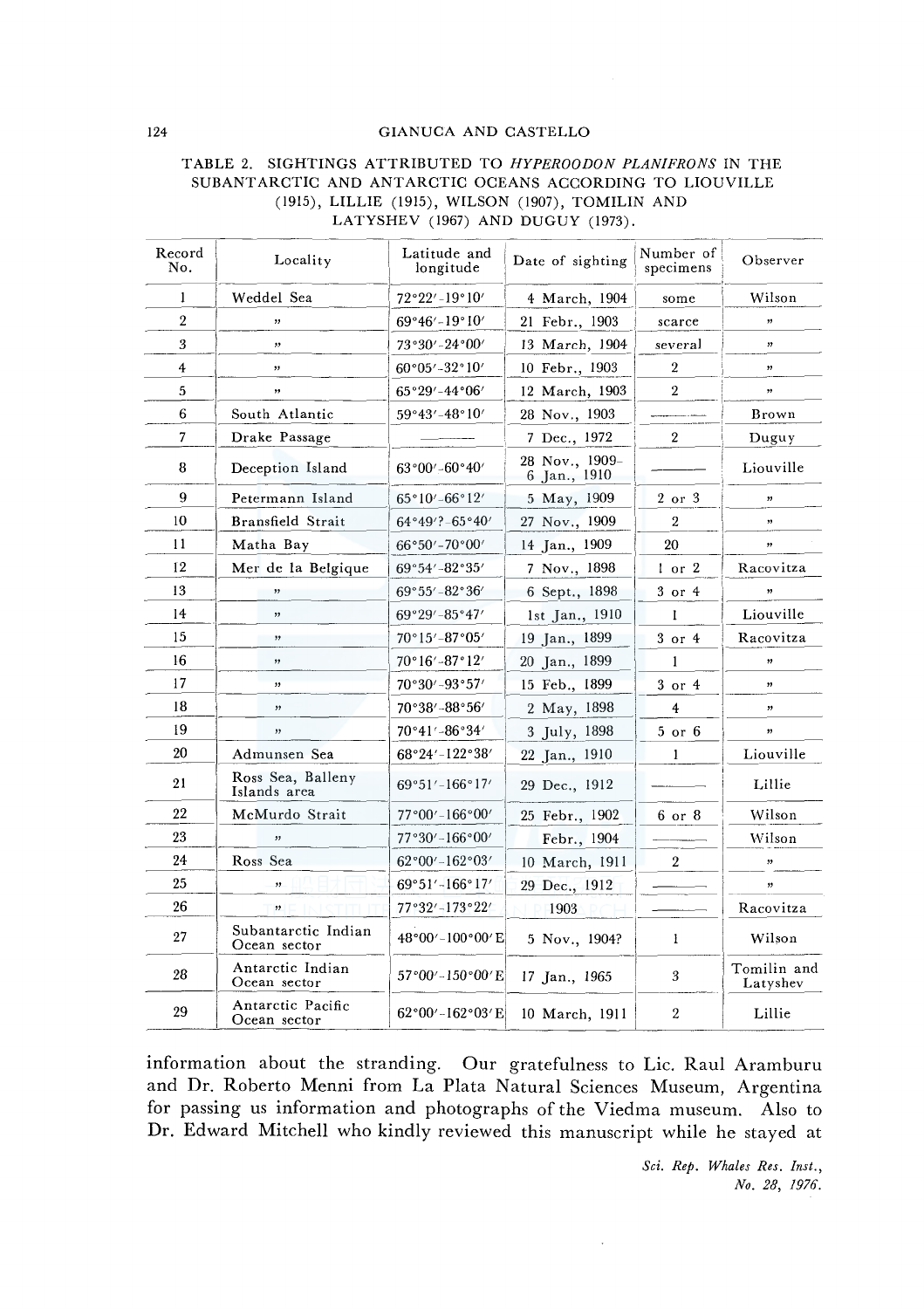Buenos Aires and made some good suggestions. Also to Prof. Euripides Falcao Vieira, Dean of the Rio Grande University who helped the second of us to travel from Argentina to Brazil and provided support for studying the bottlenosed specimen.

#### REFERENCES

BROWi\ELL, R. L. ]., 1974. Small odontocets of the Antarctic. In: *Antarctic Mammals* (ed. G. Llano), Amer. Geogr. Soc. Antar. Map Flio Ser. no. 18: 13-19.

CARCELLES, A., 1948. Los cetaceos en las aguas argentinas. *Argentina Austr.* 20(208): 1-10.

- CLARKE, R., 1962. Whale observation and whale marking off the coast of Chile in 1958 and from Ecuador towards and beyond the Calapagos Islands in 1959. Norsk Hvalfangst-tid., 51(7): 265-287.
- DAGUY, R., 1973. Notes de voyage en Mers Australes (Patagonie, Terre de Feu, Antarctique). *Science et Nature,* No. 120: 2-9.

FLOWER, W. H., 1882. On the cranium of a new species of *Hyperoodon* from Australian seas. *Proc. Zoo!. Soc. London:* 392-396.

- FRASER, F. C., 1945. On a specimen of the southern bottle-nosed whale, *Hyperoodon planifrons. Dicovery Rep.,* 23: 19-36.
- FRASER, F. C., 1964. Whales and whaling. In: *Antarctic Research* (ed. R. Priestley and others), Butterworths: 191-205.
- GASKIN, D. E., 1968. The New Zealand Cetacea. *Fish. Res. Bull. New Zealand* No. I (New Ser.): 1-92.
- HALE, H. M., 1931. Beaked *whales-Hyperoodon planifrons* and *Mesoplodon layardi* from South Australia. *Ree. Austral. Mus.,* 4(3): 291-311.
- HAMILTON, J.E., 1952. Cetacea of the Falkland Islands. *Comunic. Zool. Mus. Hist. Nat. Montevideo,* 4(66) : 1-6.
- LILLIE, D. G., 1915. Cetacea. In: *Brit. Antar. "Terra Nova" Exped. 1910. Nat. Hist. Rep. Zool.*   $3(1): 85-124.$

LIOUVILLE, J., 1913. *Cetaces de l'Antarctique (Balein, Ziphiides, Delphin) in 2eme. Exped. Antar. Franc. 1908-1910, comm. par. ]. Charcot. (Masson et Cie. ed)* : 276 pp.

- MARELLI, C. A., 1929. El exterminio de las ballenas en nuestros mares. "El Argentino", edicion 7 /V /1929, La Plata.
- McCAN"', C., 1961. The occurrence of the southern bottle-nosed whale, *Hyperoodon planifrons,*  Flower in New Zealand waters. *Ree. Dominion Mus. New Zealand,* 4(3): 21-27.
- McCANN, C., 1962. The taxonomic status of the beaked whale *Mesoplodon pacificus* Longman. *Ree. Dominion Mus. New Zealand,* 4(10) : 95-100.
- MORCH, J. A. C., 1911. On the natural history of whalebone whales. *Proc. Zoo!. Soc. London:*  661-670.
- MORENO, F. P., 1895. Nota sobre los restos de *Hyperoodon* conservados en el Museo de La Plata. *Anal. Mus. La Plata, zool., 3: 3-8.*
- *MbRZER* BRUYNS, W. *E.].,* 1971. *Field guide of whales and dolphins.* 258 pp, Amsterdam.

NISHIWAKI, M., 1972. (Cetacean) General biology. In: *Mammals of the sea, biology and medicine*  (Ed. Ridgway) : 3-204; C. C. Thomas Pub!., Springfield.

TIETZ, R. M., 1966. The southern bottle-nose whale, *Hyperoodon planifrons,* from Humewood, Port Elizabeth. *Ann. Cape Prov. Mus.,* 5: 101-107.

TOMILIN, R. M. and LATYSHEV, V. M., 1967. New data on the flat-fronted bottle nose, *(Hyperoodon planifrons).* Moskrov. Obshch. Ispytateel Prirody. *Biull. Otd. Biol.,* 72: 119-122 (in Russian).

VIEIRA, C., 1955. Lista remissiva dos mamiferos do Brasil. *Arq. Zoo!. Est. Sao Paulo,* 8: 341-474. WAITE, E. R., 1922. Two Ziphioid whales not previously recorded from South Australia. *Ree.*